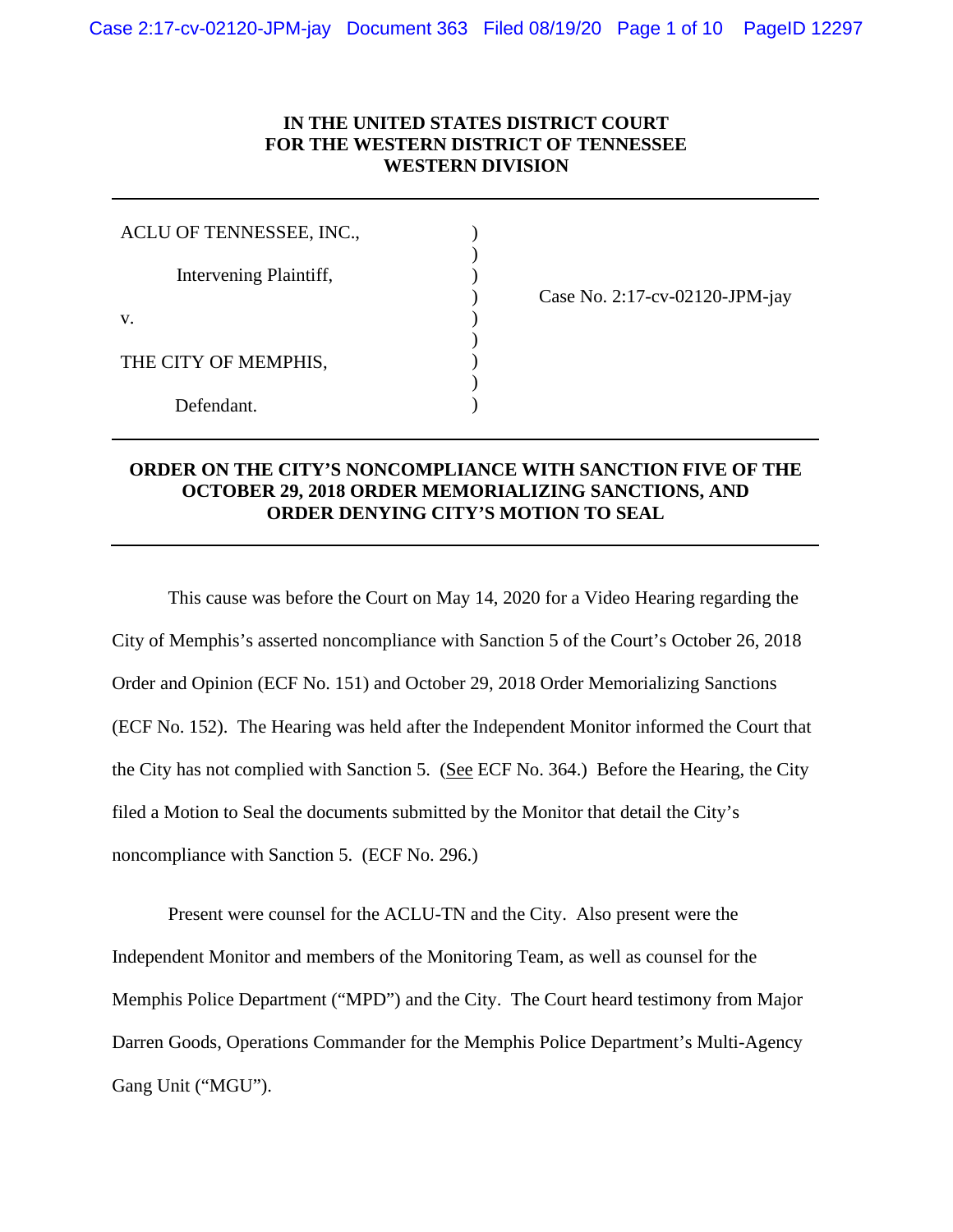For the reasons set forth below, the Court finds that the City has not complied with Sanction 5. The Court also **DENIES** the City's Motion to Seal but will allow the City to refile its Motion within fourteen (14) days of the entry of this Order.

### **I. The Court's Findings**

Upon review of the Parties' briefing, the testimony of Major Goods, and the arguments presented by the City, the Monitor and the ACLU-TN at the Hearing, the Court finds that the City has not complied with Sanction 5. (See ECF No. 152.) Sanction 5 requires the City to "maintain a list of all search terms entered into social media collators or otherwise used by MPD officers collecting information on social media while on duty." (Id. at PageID 6289.) The Sanction is not limited to the MPD's use of social media collators, nor is it limited to a specific group, agency or department of the MPD. By failing to provide the search terms used by officers of the MGU, Organized Crime Unit ("OCU"), and Internet Crimes Against Children division, the City did not comply with the plain terms of Sanction 5.

The testimony of Major Goods demonstrates the importance of disclosing the social media search terms used by the MGU. Major Goods testified that the MGU makes significant use of social media in the course of investigating gang activity. (See Tr. of May 14, 2020 Hr'g, ECF No. 318 at PageID 9345:2-25, 9346:1-10.) Major Goods testified that MGU officers assist other agencies and other MPD divisions, especially when there is a "gang nexus" to the investigation. (Id. at PageID 9348:2-21, 9354:5-8.) The MGU "receive[s] and provide[s] search terms to other agencies" and MPD departments, and MGU officers use undercover social media accounts to conduct their investigations, many of which are under the names of the undercover officers' personas. (Id. at PageID 9353:2-12, 9355:4-25, 9356:1-6.)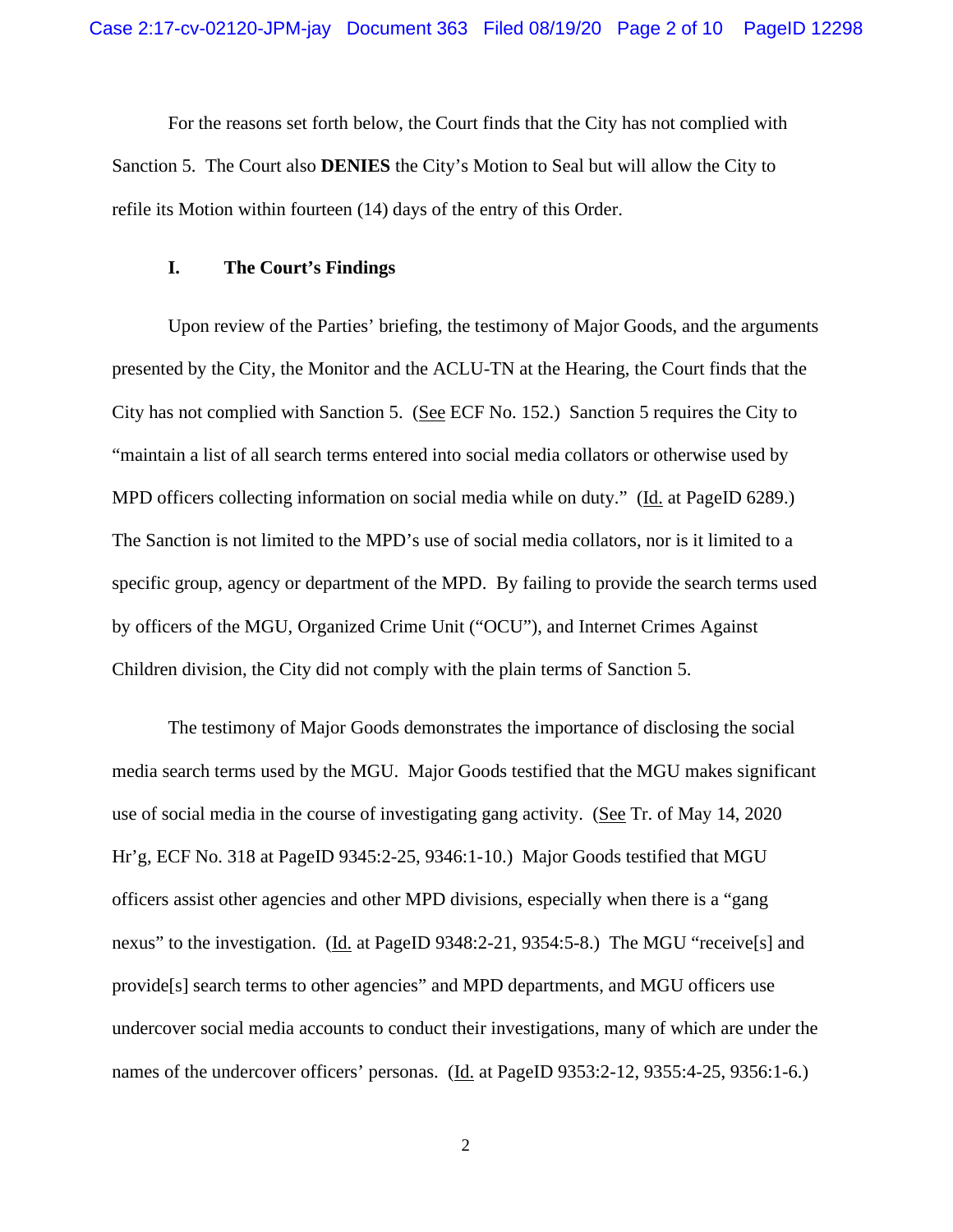These search terms are in some instances saved and preserved for later use in the investigation or for subsequent criminal prosecutions. (Id. at PageID 9354:5-8.)

The social media search terms used both by undercover and uniformed MGU officers must be disclosed to the Court under Sanction 5, regardless of the sensitivity of the information. The City shall supplement their filings to provide all undisclosed search terms used by officers of the MGU, OCU, Crimes Against Children division, or any other MPD department or division whose social media search terms have not been previously disclosed.

## **II. The City's Arguments**

The City's arguments against disclosure of the social media search terms used by the MGU and other MPD divisions are not persuasive.<sup>[1](#page-2-0)</sup> The Court will address each of the City's arguments in turn.

## *A. The failure of the Monitor and the ACLU-TN to object to the undisclosed search terms does not justify the City's noncompliance.*

The City's first argument, which it advanced at the Hearing, is that it could not have known it was not complying with Sanction 5 because neither the Court, nor the Independent Monitor, nor the ACLU-TN objected to the non-disclosure of these terms in the lists of search terms submitted to the Court dating back to January 2019. (See, e.g., Tr., ECF No. 318 at PageID 9336:24-25, 9337:1-2, 10-14.) This argument is not persuasive. The Monitor and the ACLU-TN were unable to object to the non-disclosure of search terms because they were not made aware of the existence of such terms. The Monitor and the ACLU-TN therefore were

<span id="page-2-0"></span> $<sup>1</sup>$  The City asserts several arguments in support of its position in a letter responding to the Independent</sup> Monitor's inquiry regarding the City's compliance with Sanction 5, dated February 14, 2020 (ECF No. 364), in the City's Pre-Hearing Brief, filed on March 13, 2020 (ECF No. 297), and its Post-Hearing Brief, filed on March 21, 2020. (ECF No. 321.)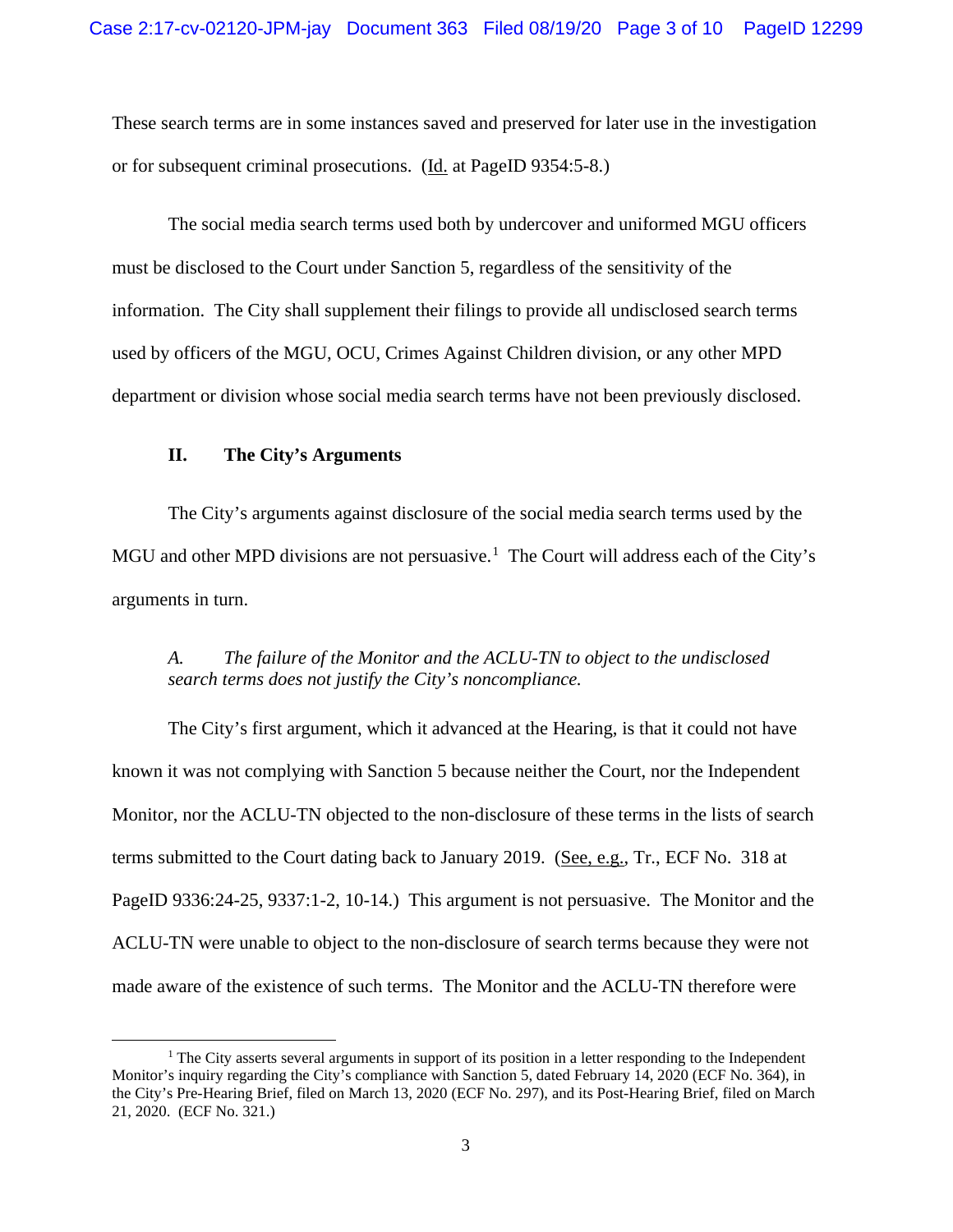unable to object to the absence of this information and thus the City's potential violation of Sanction 5 at the time the City filed its list of search terms with the Court.

*B. Requiring MPD officers to turn over lists of search terms used on their own personal social media accounts or their own personal phones does not violate the Fourth Amendment.* 

The Fourth Amendment does not bar the City from requiring MPD officers to disclose search terms used on officers' social media accounts or their personal devices if the terms were used for official police business.

MPD officers have a reasonable expectation of privacy in their personal devices, and thus some of the information on their personal devices triggers Fourth Amendment protections and requires the MPD to obtain a warrant before searching officers' personal property. See City of Ontario v. Quon, 560 U.S. 746, 756 (2010) ("The Fourth Amendment applies as well when the Government acts in its capacity as an employer."); see also O'Connor v. Ortega, 480 U.S. 709, 717 (1987) ("Individuals do not lose Fourth Amendment rights merely because they work for the government instead of a private employer."). However, "the Supreme Court has recognized an exception for searches of a public employee's workplace under the special needs doctrine." James v. Hampton, 592 F. App'x 449, 454 (6th Cir. 2015) (citing O'Connor, 480 U.S. at 719–20). Imposing a "warrant requirement would be impracticable in the public employment context," as such a requirement "would seriously disrupt the routine business of the workplace." Id. (citing O'Connor, 480 U.S. at 722).

Although the Supreme Court has not settled the proper analytical framework used to determine the scope of a public employee's Fourth Amendment protections in the context of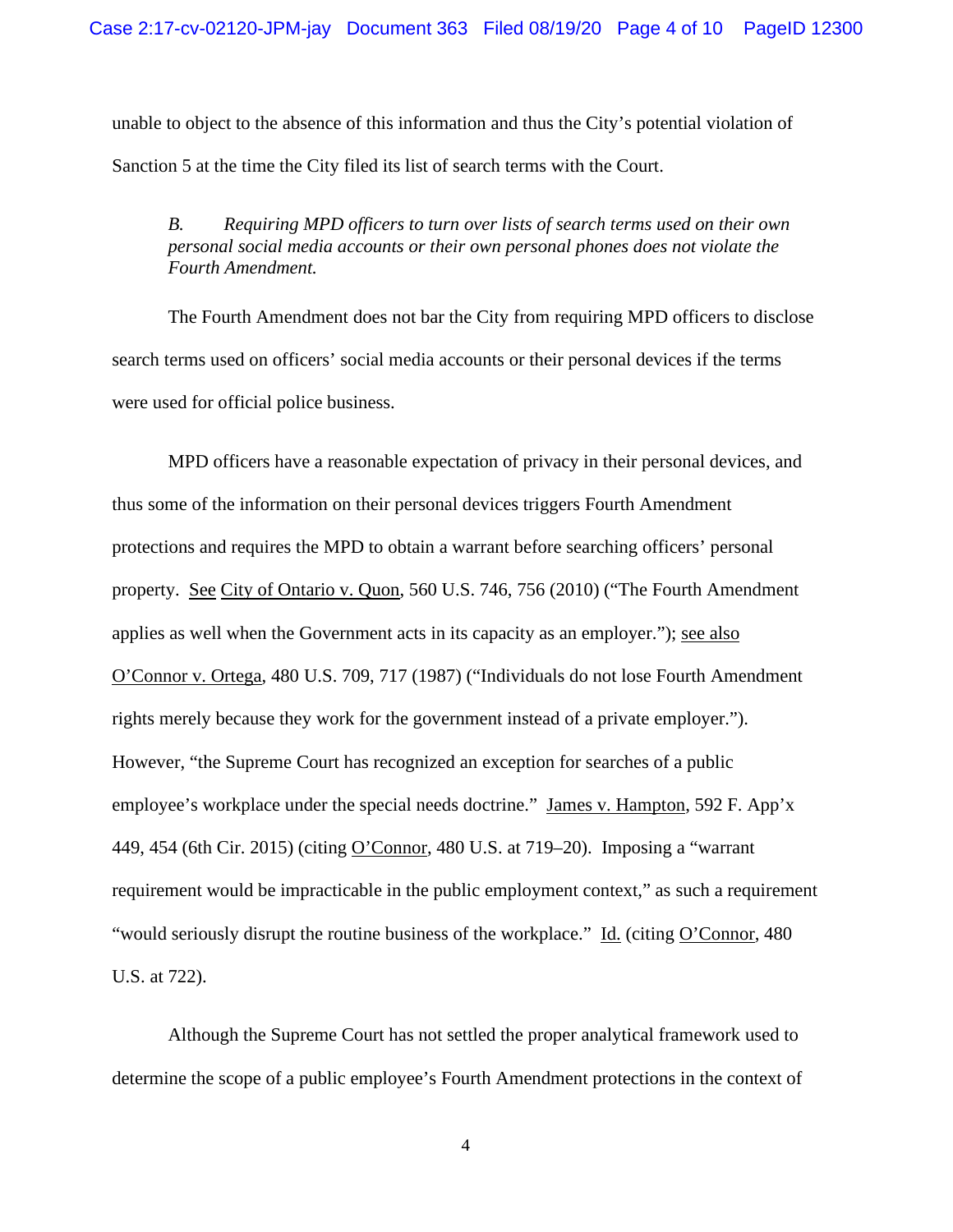employment-related searches, the Sixth Circuit in the unpublished opinion James v. Hampton discussed the O'Connor v. Ortega plurality's framework, which "recognized that government employees' expectation of privacy in their offices can be diminished by virtue of office practices and procedures or by legitimate regulation." James v. Hampton, 592 F. App'x 449, 455 (6th Cir. 2015); see also Zimmerman v. Knight, 421 F. Supp. 3d 514, 520–21 (S.D. Ohio Nov. 14, 2019) (noting that the Hampton decision is controlling with respect to O'Connor's application in the Sixth Circuit). "[G]overnment employees' expectation of privacy in the workplace can be reduced through . . . prior notice to employees that their workspaces were subject to search." Hampton, 592 F. App'x at 455.

Under the O'Connor plurality's approach, courts apply a two-step inquiry to determine "whether a public employee workplace search without a warrant would violate the Fourth Amendment." Hampton, 592 F. App'x at 454–55. First, the reviewing court considers "whether the employee has a reasonable expectation of privacy in the workplace." Id. at 455 (citing O'Connor, 480 U.S. at 711–12). Second, "if the employee does have an expectation of privacy," the courts must ensure that the search is "reasonable both at its inception and in its scope." Id. (citing O'Connor, 480 U.S. at 725–26). "A search is justified at its inception 'when there are reasonable grounds for suspecting that the search will turn up evidence that the employee is guilty of work-related misconduct, or that the search is necessary for a noninvestigatory work-related purpose such as to retrieve a needed file.'" Id. (quoting O'Connor, 480 U.S. at 726). "The search is reasonable in scope when it is 'reasonably related to the objectives of the search and not excessively intrusive in light of . . . the nature of the [misconduct].'" Id. (quoting O'Connor, 480 U.S. at 726).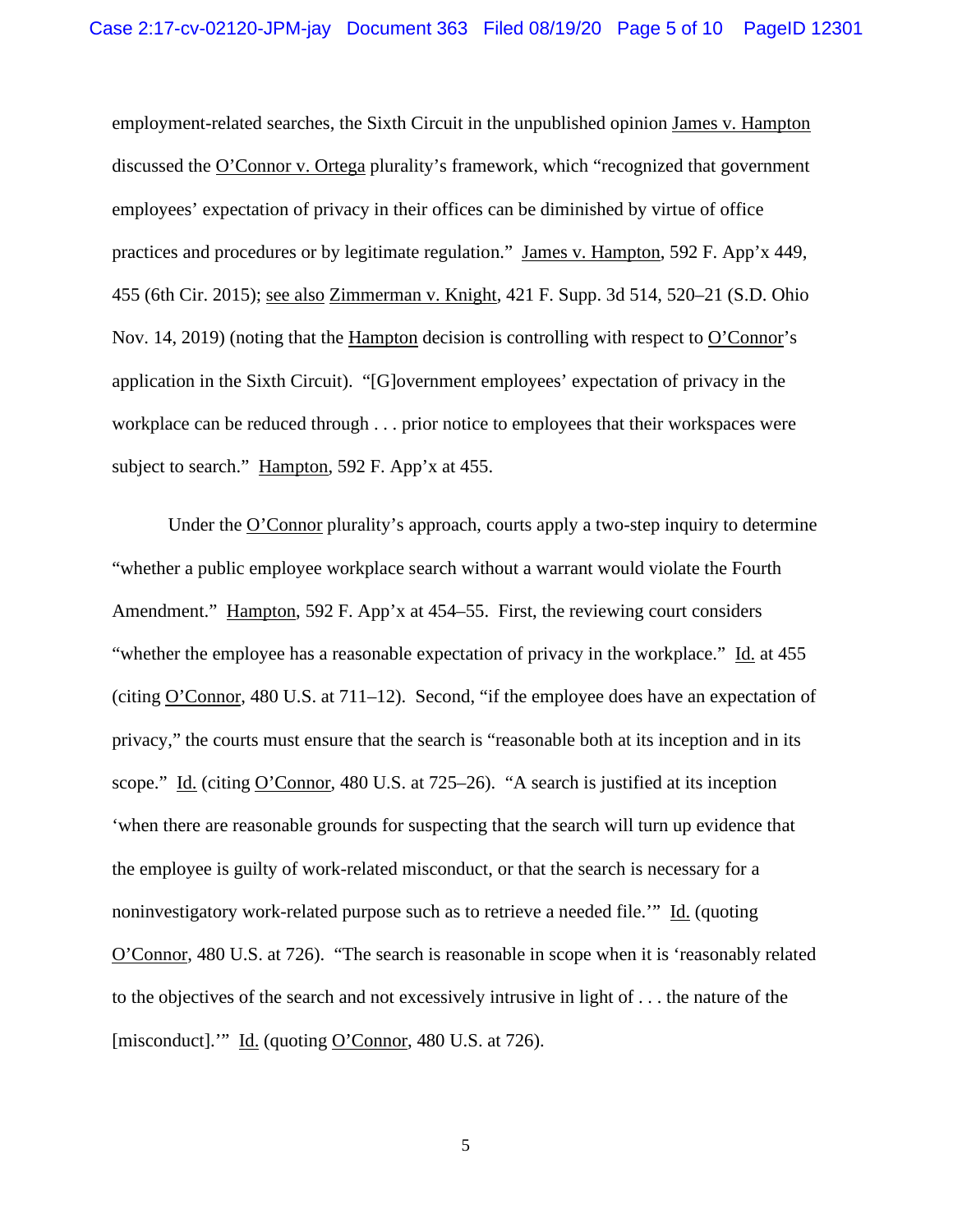MPD officers have a reduced expectation of privacy in their personal devices and social media accounts when used for official police purposes "by virtue of office practices and procedures or by legitimate regulation" put in place by the City and the MPD. See Hampton, 592 F. App'x at 455. A court order requiring all MPD personnel to provide social media search terms used for official police business qualifies as a "legitimate regulation," given the importance of the City's continued compliance with the Kendrick Consent Decree, and especially given that an MPD officer's impermissible use of social media was at the heart of the Court's finding that the City and the MPD violated the Kendrick Consent Decree. Although MPD officers generally have a reasonable expectation of privacy in their personal cellphones and devices under Supreme Court and Sixth Circuit precedent, see Riley v. California, 573 U.S. 373, 386 (2013), see also Zimmerman v. Knight, 421 F. Supp. 3d 514, 520– 21 (S.D. Ohio 2019), not everything on MPD officers' personal cellphones and devices is necessarily unrelated to official police business. See Zimmerman, 421 F. Supp. 3d at 520–21 (quoting Hampton, 592 F. App'x at 457). The search terms stored on MPD officers' and MGU officers' personal phones and used in criminal investigations qualify as "workplace items." Therefore, social media accounts and search terms used for criminal investigative purposes on behalf of the MPD qualify as "items that are related to work" and should be "within the employer's control." O'Connor, 480 U.S. at 715.

It is, however, both impracticable and inappropriate to require the MPD to obtain a warrant to retrieve social media search terms directly related to official police business from its officers' personal phones. See id. at 725. The MPD's collection of such search terms is reasonably related to the goal of ensuring compliance with the Kendrick Decree. The Eastern District of California in Larios v. Lunardi directly addressed the issue of searches of officers'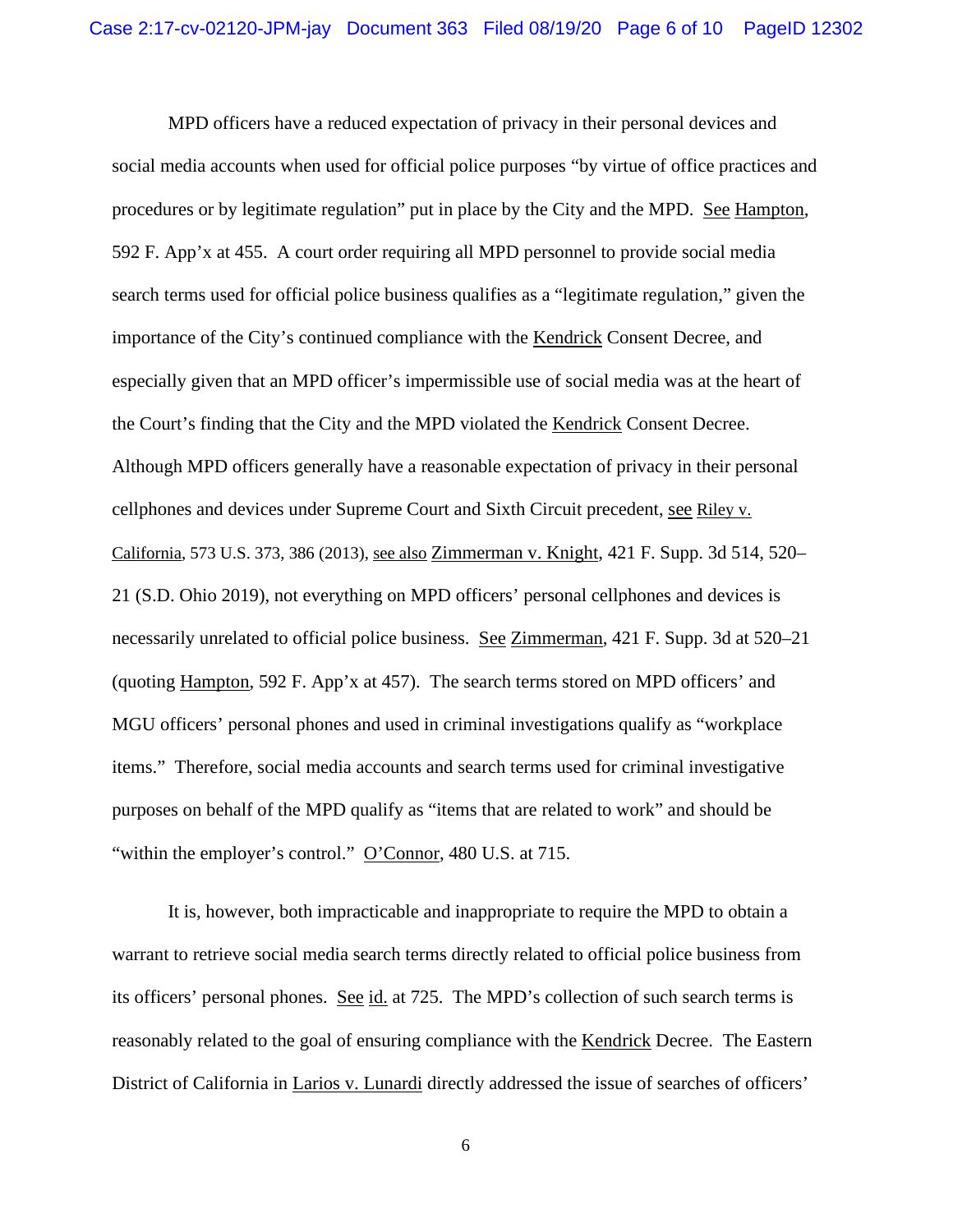personal cellphones and came to the same conclusion. See --- F. Supp. 3d ----, 2020 WL 1062049, at \*7–8 (E.D. Cal. Mar. 5, 2020). The plaintiff in Larios "comingled his work life and personal life on a single device" and "used a personal device to engage in CHP-regulated communication." Id. at \*7. The court found that a search of that device did not occur "pursuant to a criminal investigation" but was instead "an investigation of work-related misconduct" and thus was justified in its inception and reasonably related to the purpose of the search. Id.

The sworn testimony is that MPD officers comingle work-related searches with their own personal affairs on their personal social media accounts and electronic devices. See id. at  $*7.$  (See Aff. of Don Crowe, ECF No. 321-1 at PageID 9907–08,  $\P\P$  12–15; see also Tr., ECF No. 318 at PageID 9355: 4-25, 9356:1-6.) Requiring officers to provide a list of social media search terms entered on their personal devices or on their personal social media accounts is "reasonably related to the objectives of the search and not excessively intrusive in light of the circumstances giving rise to the search." Quon, 560 U.S. at 761–62 (quoting O'Connor, 480 U.S. at 725–26). Any intrusion is limited since it only requires officers to disclose social media search terms entered on their personal devices for official police purposes. See Quon, 560 U.S. at 761–62 (finding reasonable a public employer's tailored review of employees' text messages in light of the circumstances); see also Larios, 2020 WL 1062049, at \*7 (finding reasonable and justified at its inception employer's "limited" search of "a subset of messages" that were confined to the alleged misconduct committed by the public employee plaintiff).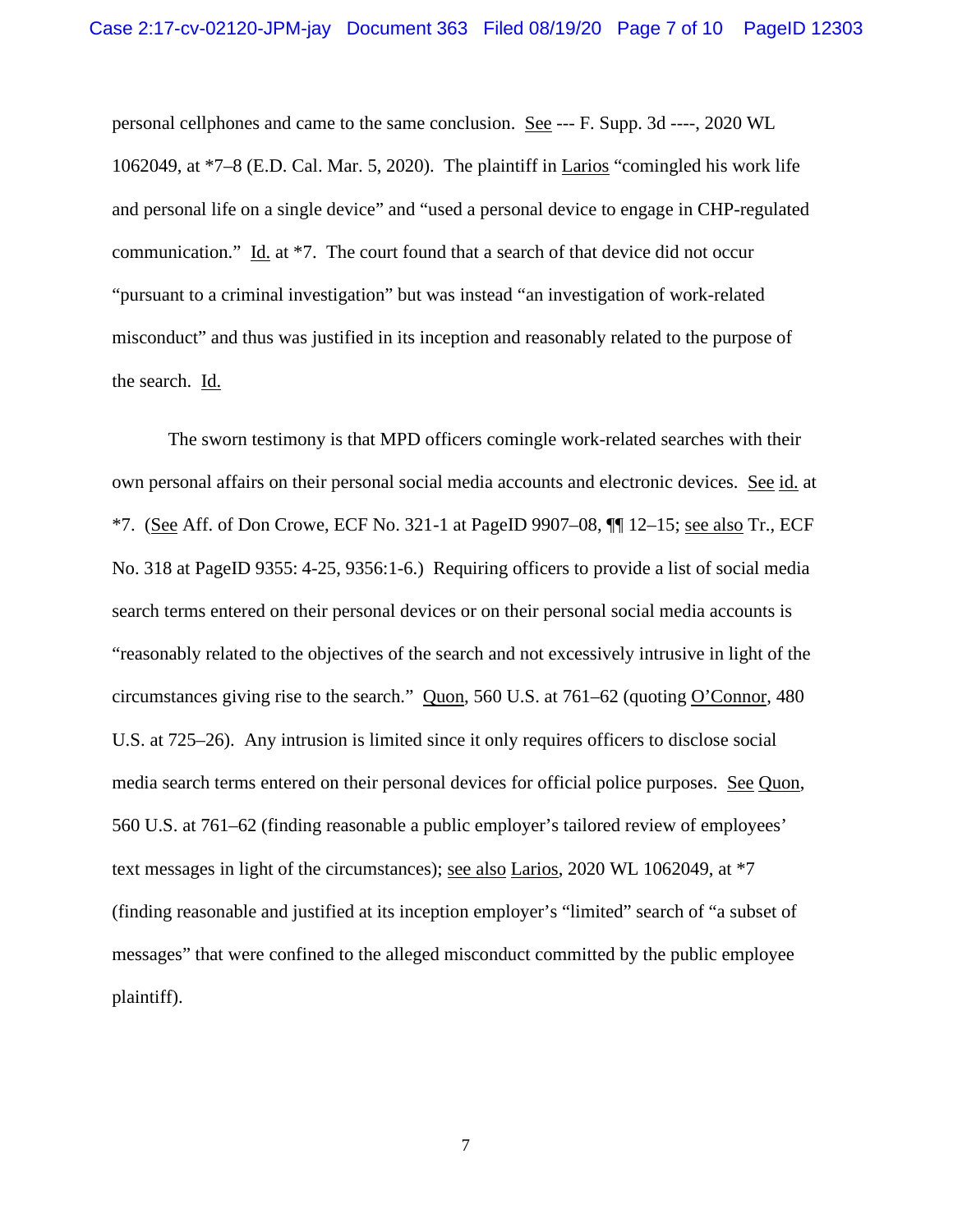The Court's requirement that the City collect search terms used by MPD officers on their personal devices and social media accounts for official police purposes therefore does not require a warrant and complies with the Fourth Amendment.

*C. Although the requirement that all rank-and-file members of the MPD disclose their social media search terms may impose a burden on the MPD, that burden is outweighed by Sanction 5's important purpose, to ensure the City's continued compliance with the Kendrick Consent Decree.*

The City asserts that it would be impracticable or overly burdensome to require it to collect all social media search terms used by every MPD officer because these searches occur on their own personal Facebook and social media accounts and because these accounts are not connected with official MPD social media accounts. (See Post-Hr'g Br., ECF No. 321 at PageID 9897–9903.) The Court is aware that compliance with Sanction 5 may require expenditure of MPD personnel's time and resources to the extent that such officers' use of personal devices, etc. for police purposes is widespread.<sup>[2](#page-7-0)</sup> But the fact that MPD officers are conducting social media searches on their own personal devices and using unmonitored social media accounts for police purposes underscores exactly why the City must disclose MPD officers' work related social media search terms. This activity comes close to replicating the behavior that led the City to violate the Kendrick Consent Decree in the first instance. To leave such use unmonitored would make a mockery of Sanction 5. The Court must of necessity make itself aware of MPD officers' use of social media for police investigative purposes to ensure the MPD's and the City's continued compliance with the Kendrick Consent Decree and the safeguards it imposes.

<span id="page-7-0"></span><sup>&</sup>lt;sup>2</sup> If such use is not widespread, the burden on the Department should be minimal.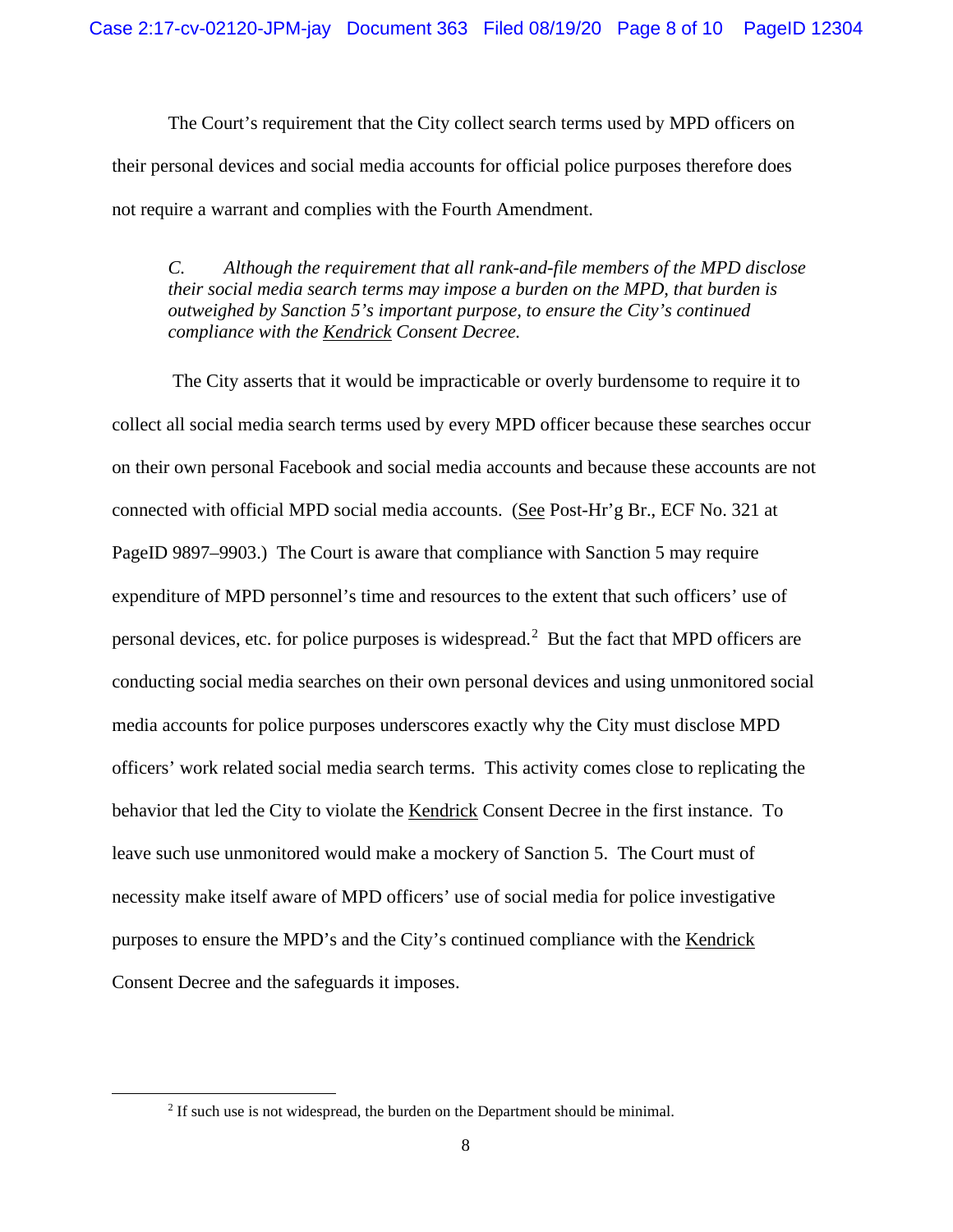The City compares MPD officers' use of social media with the information gathering techniques used by officers while "walking the beat." (See id. at PageID 9903.) These two situations are not comparable. When a uniformed officer walks his or her beat, he or she is readily identifiable as a police officer, and citizens who engage with the officer know they are in contact with the MPD. When an officer searches social media to gather information on a subject, the subject is completely unaware of the search and has no idea that an officer, using a personal Facebook account unaffiliated with the MPD, is searching or investigating the citizen's profile for police purposes. While this is allowed, it is the type of intrusive activity that is appropriately subject to restriction and monitoring.

Finally, the Court notes that the City's objection to the disclosure of these terms over security concerns for sensitive ongoing investigations is insufficient to justify nondisclosure of these terms. (See ECF No. 297 at PageID 9117–18.) Filing the documents under seal and carefully restricting access to this information protects sensitive law enforcement information from inadvertent public disclosure while providing a formal mechanism to protect the individual liberty and the integrity of agreed upon restrictions in the Kendrick Decree.

#### **III. The City's Motion to Seal**

The City filed a Motion to Seal the documents submitted by the Monitor on March 3, 2020. (ECF No. 296.) The City did not provide a detailed, document-by-document analysis justifying why sealing the documents would be appropriate, nor did the City provide the Court with an alternative, redacted version of the documents. See Shane Grp., Inc. v. Blue Cross Blue Shield of Mich., 825 F.3d 299, 305–06 (6th Cir. 2016). The Court will therefore **DENY** the Motion. The documents, however, shall be temporarily filed under seal in light of their apparent sensitive nature. The Court will allow the City to refile its Motion to provide the